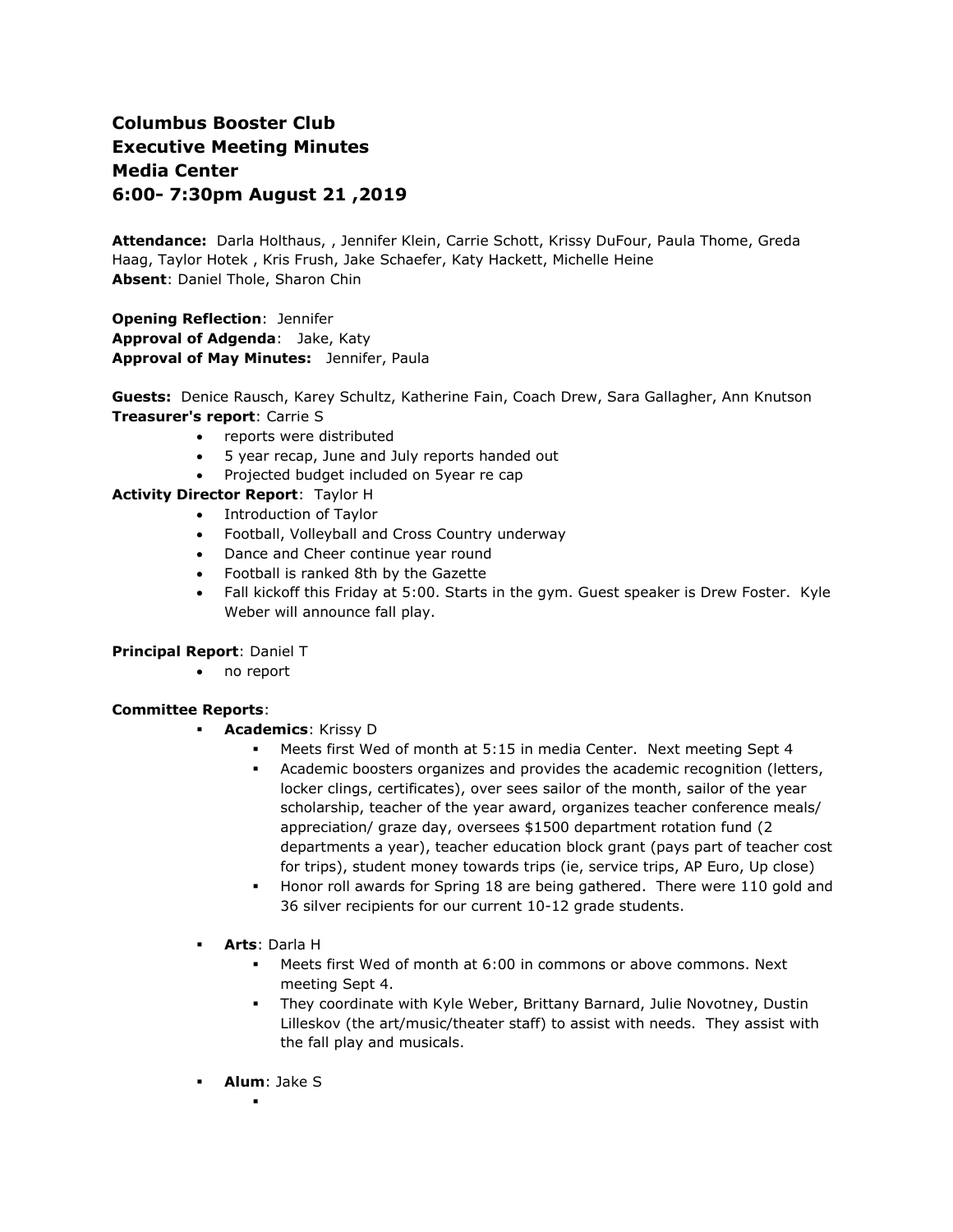- They plan the golf gigs, plan alumni homecoming activities.
- Golf gigs are done. Men had 88 golfers, Women had 120 golfers. Netted \$7000.
- **Athletics**: Jennifer K(outgoing) Michelle Heine (incoming)
	- Meets the first Wednesday of the month 6:30 in commons. Next meeting Sept 4.
	- Assists with requests for items from athletic groups.
	- Michelle is incoming exec representative. Looking for at least 4 or more people to join the committee.
- **Membership**: Kris F
	- Is a 1 person committee, but if you want to help, it would be welcomed
	- Discussed possibly working with concessions to give members some perk at the concession stand since we can't attach activity passes or gait entry anymore.
- **Concessions**: Currently there is no representative for this area.
	- The softball and baseball concessions are cleaned out and moved to football.
	- Baseball may use old baseball concession as storage.
	- New stand should be available for next baseball/softball season
	- Volleyball has only 3 home games. Football has 8-9 between JV on Monday and Friday varsity.
	- Teams have been assigned for the fall sports and that Jennifer will get those to Taylor. Would like to get through winter sports assigned.
	- Friday is fall sports kick off. Taylor has 4 spots posted on the sign up. Carrie will get the start up money together.
- **Columbus Stuff**: Katy H.:
	- New fall items are orderd
	- 8/23 store will be open at kick off
	- Starting an online store for alumni coordinating with Sarah Smith
	- Approved future sailor design
	- will be giving free tshirt to all kindergartners
- **Website**: Everyone.
	- Update each area. Send changes to Maddie Moorhouse

Open Discussion occurred with additional attendees:

Concern was expressed about concessions and how it would move forward. Concern that the way it ran during baseball and softball was not adequate. Concern that if concessions is assigned to teams that it should continue during the baseball and softball season as well.

General consensus is that it needs to be more than one person who is responsible : need a group or committee with shared responsibilities.

The concession stand is a major component of the booster club income. It is run by the booster club with volunteers and not by the school. A group that would be responsible for the concession stand